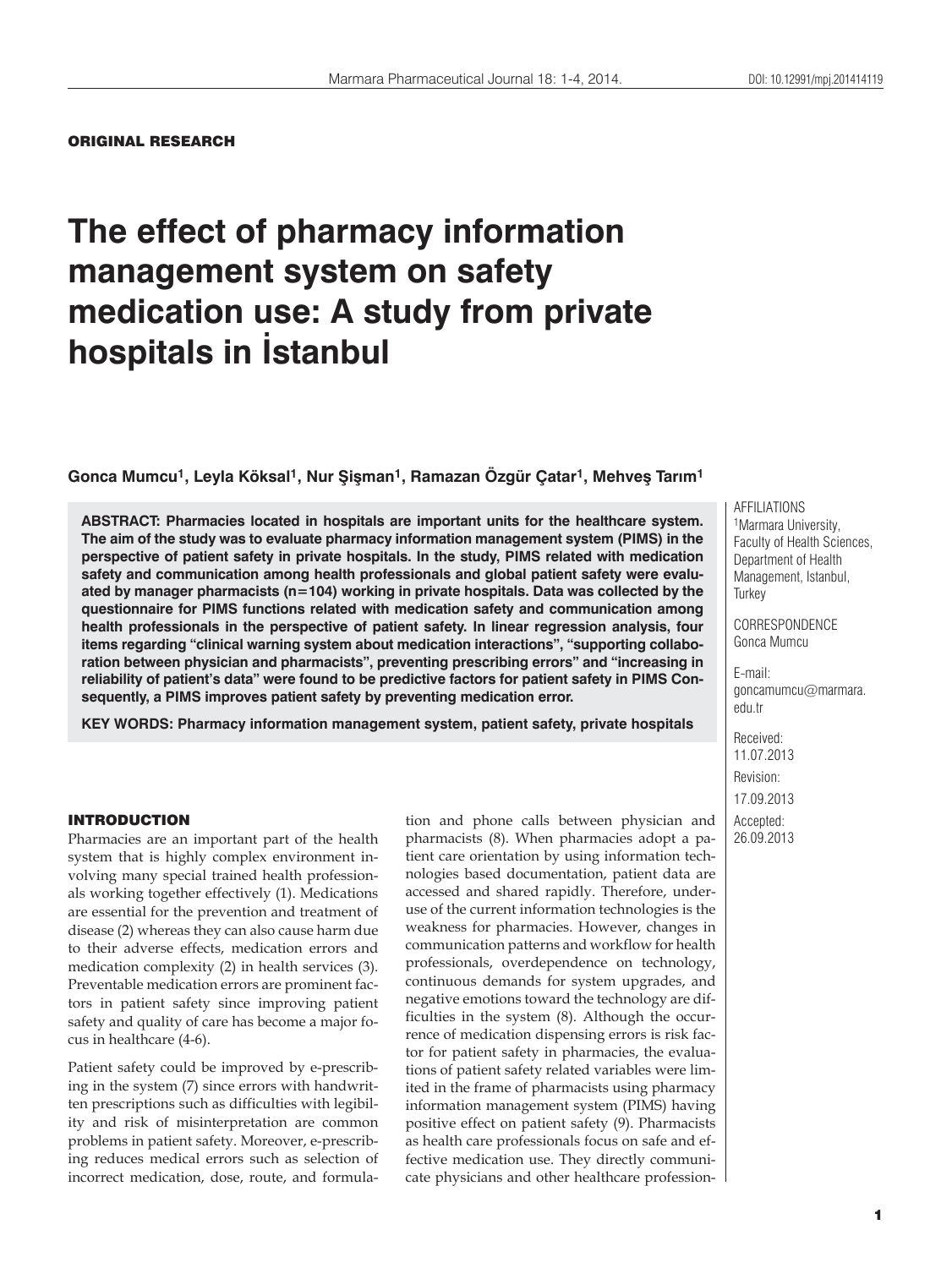als during patient care in the hospitals. Therefore, the aim of the study was to evaluate the relationship between patient safety and PIMS in the perspective of pharmacists in private hospitals.

## SUBJECTS AND METHODS

In this cross-sectional study, 104 pharmacists [F/M: 68/36, the mean age: 34.29 (SD:11.55) years] working in private hospitals (n=104) in Istanbul, Turkey, were included in the study. According to data of Social Security Institution, the number of private hospitals was found as 142. Response rate was calculated as 72.3% since the participation was voluntary in the study. One pharmacist was select in each hospital. The population of Istanbul, a province of Turkey is 18.3% of the total (13854740/75627384) (10). In Istanbul, the hospital bed capacity was 33.3 % of private hospitals (11).

Data was collected by a 10-item questionnaire examining PIMS functions related with medication safety and communication among health professionals. Patient related PIMS functions were searched from the literature and textbooks. Ten items were reviewed by our study group. Moreover, patient safety was also evaluated by an item "PIMS improves patient safety in medication therapy". All items related with both PIMS and patient safety were coded by a 5-point Likert scale (1: strongly disagree; 2: disagree; 3: neutral; 4: agree; 5: strongly agree).

Pearson correlations were carried out on the scores between PIMS items and an item for patient safety. Then, significant items were selected for linear multiple regression analysis. Chronbach-alpha value as internal reliability for PIMS item was found to be 0.835 that was high in the study group. Data was analyzed by using an SPSS 11.5 program (SPSS Inc, Chicago, IL).

## RESULTS

Hospital bed capacity of private hospitals was 101.68(122.46) in the study group. The mean working time of pharmacists was 56.09(65.71) months in the study group. The number of prescription processed by pharmacists [90.52(99.00)/day] was weakly correlated with bed capacity (r: 0.3 p=0.025).

Scores of patient related PIMS functions were presented in Table 1. The highest three scores were seen in "It provides accessing general medication list [4.51(0.53)]", "It supports effective communication among healthcare units [4.23(0.87)]" and "It increases reliability of patient's data" [4.21(0.73)] among functions of PIMS. Score of patient safety was found to be 4.21(0.89) in the group. In multiple regression analysis, four items regarding "clinical warning system about medication interactions", "supporting collaboration between physician and pharmacists", preventing prescribing errors" and "increasing in reliability of patient's data" were found to be predictive factors for patient safety. These items together could predict 83.1% of patient safety (R2:83.1) which was very high (Table 2).

## **DISCUSSION**

Patient safety is a critical point in health services and quality of healthcare (12). This approach is based on Hippocratic Oath that the main principle is "no harm". One of the most common types of medical errors threading patient safety is preventable medication error that is considered as an indicator of the patient safety in hospitals (13).

## TABLE 1: Function scores of PIMS

|                                                                          | Mean | <b>SD</b> |
|--------------------------------------------------------------------------|------|-----------|
| 1. It is well organized for patient's information                        | 4,19 | 0,76      |
| 2. It provides general view about medication list                        | 4.03 | 0.95      |
| 3. It provides clinical warning system about<br>medication interactions. | 3,7  | 1,22      |
| 4. It provides accessing general medication list                         | 4,51 | 0,53      |
| 5. It increases time period for patient's care.                          | 3,85 | 0,96      |
| 6. It supports effective communication among<br>healthcare units         | 4,23 | 0.87      |
| 7. It supports collaborative activities among<br>health professionals    | 3,94 | 0.94      |
| 8. It supports collaboration between physician<br>and pharmacists        | 3.91 | 1,03      |
| 9. It prevents prescribing error                                         | 4,14 | 0,94      |
| 10. It increases reliability of patient's data                           | 4.21 | 0.73      |

| <b>TABLE 2:</b> Results of linear regression analysis for patients safety |          |       |  |
|---------------------------------------------------------------------------|----------|-------|--|
| <b>PIMS Items</b>                                                         |          | p     |  |
| 3. It provides clinical warning system about<br>medication interactions.  | 0,116    | 0,027 |  |
| 8. It supports collaboration between physician<br>and pharmacists         | 0.368    | 0.000 |  |
| 9. It prevents prescribing error                                          | 0.236    | 0.006 |  |
| 10. It increases reliability of patient's data                            | 0.286    | 0.003 |  |
| Constant                                                                  | $-0,286$ | 0,130 |  |
| $R^2:0.831$                                                               |          |       |  |

In the present study, the highest patient safety related scores were observed in accessing medication list, effective communication system and reliability of patient's data among PIMS items as a part of hospital information management system. Moreover, patient safety was related with warning medication interaction, collaboration between physician and pharmacists, preventing prescribing error, increasing reliability of patient's data in the study.

Medication safety, health professional collaboration and design of care processes in the system are important parameters for pharmacists (14). In hospital information management system, computerized physician order entry is an application in which physicians write prescriptions online (12). Electronic prescribing is the direct computer-to-computer interaction of prescription information from physician offices to pharmacies in the system (7, 8, 15). In the pharmacist perspective, a PIMS makes the practitioners aware of non-safety medication usage, the prescribed overdose, the potential effect of the prescription of two drugs concurrently (9). The system can improve patient safety by reducing dispensing errors (e.g., incorrect medication, dose, or formulation or expired medication) (16) and inadequate doses, improper medication viewing medication interaction (17) in the hospital.

Patient safety could improve by using information technology and continuous control monitoring systems regarding re-engineering process in the medication ordering and delivery system (17). Physician ordering, transcription, dispensing and administration may originate medication errors steps (17). The highest incidence of error is seen in the medication ordering and administration stages (18). Therefore, collaboration of health professionals and increase in communication among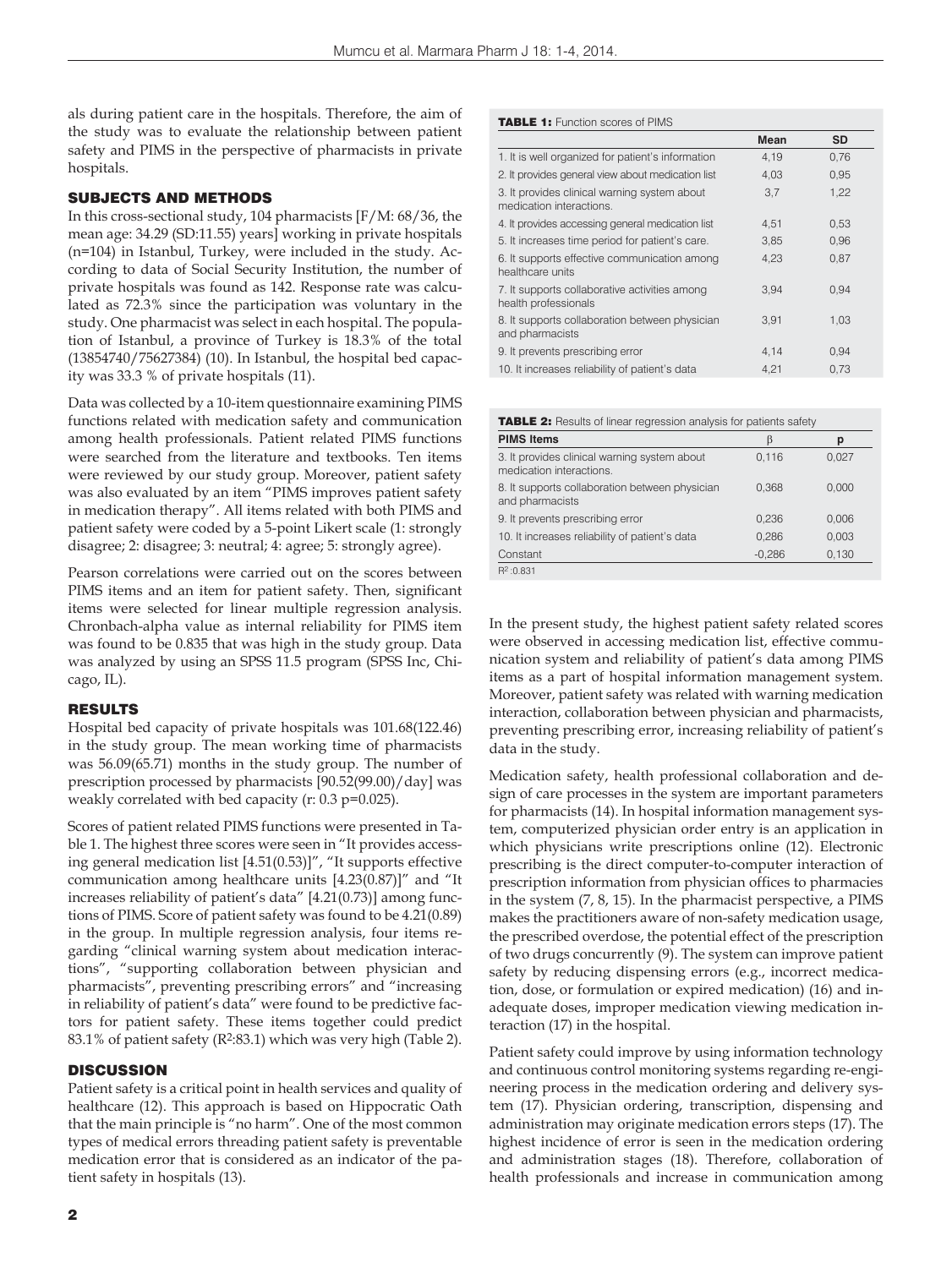health professionals are critical points in patient safety. In this frame, organisational changes by using the technologies could affect that both the way work is done and how information is obtained and controlled. Therefore, change in work routines could be predicted among health professionals (17).

The main shortcoming of the study was that other healthcare professional' perspective was not included because the main objective was to evaluate the system and safe medication use in the frame of pharmacist's perspective in private hospitals. Since the participation of the study was voluntary, results were assessed in the study limits.

Consequently, it can be concluded that the PIMS improves patient safety by preventing medication error and increasing communication among physicians and pharmacists in the studied hospitals. These identifying factors are vital roles in daily practice for pharmacists in the limits of the study.

## **Eczane bilgi yönetim sisteminin güvenli ilaç kullanımına etkisi: İstanbul'daki özel hastanelerde bir çalışma**

**ÖZET: Hastane eczaneleri sağlık sistemi içinde yer alan önemli birimlerdir. Bu çalışmanın amacı özel hastanelerdeki eczane bilgi yönetim sistemlerinin hasta güvenliği perspektifinden değerlendirilmesidir. Çalışmada ilaç güvenliği, sağlık profesyonelleri arasındaki iletişim ve hasta güvenliği ile ilişkili eczane bilgi yönetim sistemi fonksiyonları özel hastanelerde çalışan 104 yönetici eczacı tarafından değerlendirilmiştir. Veriler sağlık profesyonelleri arasındaki iletişim ve ilaç güvenliği ile ilişkili eczane bilgi yönetim sistemi fonksiyonlarını hasta güvenliği perspektifinden değerlendiren anket formu ile toplanmıştır. Yapılan lineer regresyon analizinde "ilaç etkileşimleri ile ilgili klinik uyarı sistemi", "eczacı ile hekim arasında işbirliğini arttırma", "reçeteleme hatalarını önleme" ve "hasta bilgilerinin güvenliğini arttırma" eczane bilgi yönetim sisteminde hasta güvenliği için belirleyici faktörler olarak belirlenmiştir. Sonuç olarak eczane bilgi yönetim sistemleri ilaç hatalarını önleyerek hasta güvenliğini arttırmaktadır.**

**ANAHTAR SÖZCÜKLER: Eczane bilgi yönetim sistemleri, hasta güvenliği, özel hastaneler**

## **REFERENCES**

- 1. Norden-Hagg A, Sexton JB, Kalvemark-Sporrong S, Ring L, Kettis-Lindblad A. Assessing safety culture in pharmacies: the psychometric validation of the Safety Attitudes Questionnaire (SAQ) in a national sample of community pharmacies in Sweden. BMC Clin Pharmacol 2010;10:8.
- 2. Robbins CM, Stillwell T, Johnson D, Wilson S, Fitzgerald L. Integrating patient safety and clinical pharmacy services into the care of a high-risk, ambulatory population: a collaborative approach. J Patient Saf 2013;2: 110-7.
- 3. Teichert M, Luijben SN, Wereldsma A, Schalk T, Janssen J, Wensing M, de Smet P. Implementation of medication reviews in community pharmacies and their effect on potentially inappropriate drug use in elderly patients. Int J Clin Pharm 2013;35:719-26.
- 4. Pringle J, Weber RJ, Rice K, Kirisci L, Sirio C. Examination of how a survey can spur culture changes using a quality improvement approach: a region-wide approach to determining a patient safety culture. Am J Med Qual 2009;5: 374-84.
- 5. Aspden P, Wolcott J, Bootman JL, Cronenwett LR. Preventing Medication Errors: Quality Chasm Series. National Academies Press, Washington. 2006.
- 6. Desikan R, Krauss MJ, Dunagan WC, Rachmiel EC, Bailey T, Fraser VJ. Reporting of Adverse Drug Events: Examination of a Hospital Incident Reporting System Findings. 2005.
- 7. Odukoya OK, Chui MA. E-prescribing: A focused review and new approach to addressing safety in pharmacies and primary care. Res Social Adm Pharm 2013;9:996-1003.
- 8. Westerling AM, Haikala V, Airaksinen M. The role of information technology in the development of community pharmacy services: visions and strategic views of international experts. Res Social Adm Pharm 2011;4:430-7.
- 9. Isfahani SS, Raeisi AR, Ehteshami A, Janesari H, Feizi A, Mirzaeian R. The Role of Evaluation Pharmacy Information System in Management of Medication Related Complications. Acta Inform Med 2013;1:26-9.
- 10. http://www.tuik.gov.tr/PreIstatistikTablo.do?istab\_ id=1590
- 11. T.M.H. Turkish Ministry of Health, Statistical yearbook of health care institutions in 2006 Ankara2006 [16.12.2009]; Available from: www.saglik.gov.tr.
- 12. Bedouch P, Tessier A, Baudrant M, Labarere J, Foroni L, Calop J, Bosson JL, Allenet B. Computerized physician order entry system combined with on-ward pharmacist: analysis of pharmacists' interventions. J Eval Clin Pract 2012;4: 911-8.
- 13. Bahadori M, Ravangard R, Aghili A, Sadeghifar J, Gharsi Manshadi M, Smaeilnejad J. The factors affecting the refusal of reporting on medication errors from the nurses' viewpoints: a case study in a hospital in iran. ISRN Nurs 2013; 876563.
- 14. Westerling AM, Hynninen JT, Haikala VE, Airaksinen MS. Opinion comparison concerning future information technology in Finnish community pharmacies. Pharm World Sci 2010;6:787-94.